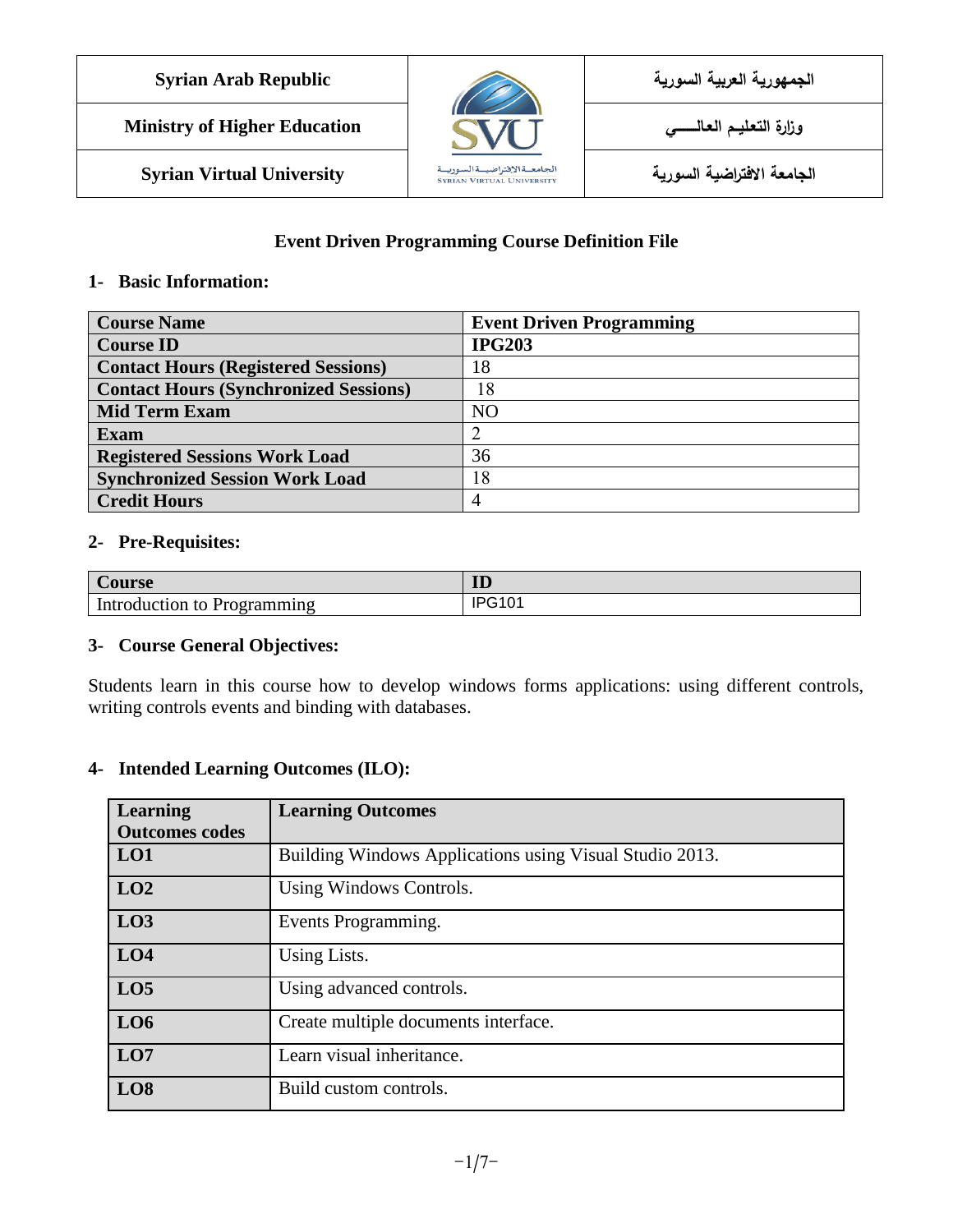**الجمهورية العربية السورية Republic Arab Syrian**

**Ministry of Higher Education العـالـــــــــي التعـليــم وزارة**



**LO9** Learn drawing. LO10 Learn LINQ basics. **LO11** Binding with databases.

#### **5- Course Content**

| LO              | <b>Course Syllabus</b>                   | <b>Recorded</b> | Synchronized    | <b>Additional Notes</b><br><b>Type</b> |                    |
|-----------------|------------------------------------------|-----------------|-----------------|----------------------------------------|--------------------|
|                 |                                          | <b>Sessions</b> | <b>Sessions</b> |                                        |                    |
| LO1             | <b>Building Windows</b>                  | $\overline{2}$  |                 | Exercises<br>$\overline{\mathbf{x}}$   | Visual Studio 2013 |
|                 | Applications using Visual<br>Studio 2013 |                 |                 | Assignments<br>⊠                       |                    |
|                 |                                          |                 |                 | <b>Seminars</b><br>$\Box$              |                    |
|                 |                                          |                 |                 | Projects<br>$\Box$                     |                    |
|                 |                                          |                 |                 | Practices<br>⊠                         |                    |
|                 |                                          |                 |                 | Others<br>П                            |                    |
| LO2             | <b>Using Windows Controls</b>            | $\overline{2}$  | 1               | Exercises<br>$\overline{\mathbf{x}}$   | Visual Studio 2013 |
|                 |                                          |                 |                 | Assignments<br>区                       |                    |
|                 |                                          |                 |                 | <b>Seminars</b><br>П                   |                    |
|                 |                                          |                 |                 | Projects<br>$\Box$                     |                    |
|                 |                                          |                 |                 | Practices<br>$\overline{\mathbf{x}}$   |                    |
|                 |                                          |                 |                 | Others<br>П                            |                    |
| LO3             | <b>Events Programming</b>                | 1               | 1               | Exercises<br>⊠                         | Visual Studio 2013 |
|                 |                                          |                 |                 | Assignments<br>⊠                       |                    |
|                 |                                          |                 |                 | <b>Seminars</b><br>$\Box$              |                    |
|                 |                                          |                 |                 | Projects<br>П                          |                    |
|                 |                                          |                 |                 | Practices<br>⊠                         |                    |
|                 |                                          |                 |                 | Others                                 |                    |
| LO <sub>4</sub> | <b>Using Lists</b>                       | $\overline{2}$  | $\overline{2}$  | Exercises<br>$\overline{\mathbf{x}}$   | Visual Studio 2013 |
|                 |                                          |                 |                 | Assignments<br>$\mathbf{\mathbf{x}}$   |                    |
|                 |                                          |                 |                 | <b>Seminars</b><br>П                   |                    |
|                 |                                          |                 |                 | Projects<br>$\Box$                     |                    |
|                 |                                          |                 |                 | Practices<br>$\overline{\mathbf{x}}$   |                    |
|                 |                                          |                 |                 | Others                                 |                    |
| LO <sub>5</sub> | Using advanced controls                  | 1               | 1               | Exercises<br>$\overline{\mathbf{x}}$   | Visual Studio 2013 |
|                 |                                          |                 |                 | Assignments<br>$\overline{\mathbf{x}}$ |                    |
|                 |                                          |                 |                 | <b>Seminars</b><br>$\Box$              |                    |
|                 |                                          |                 |                 | Projects<br>$\mathbf{L}$               |                    |
|                 |                                          |                 |                 | Practices<br>$\overline{\mathbf{x}}$   |                    |
|                 |                                          |                 |                 | Others                                 |                    |
| L <sub>06</sub> | Create multiple documents                | 1               | $\mathbf{1}$    | Exercises<br>$\overline{\mathbf{x}}$   | Visual Studio 2013 |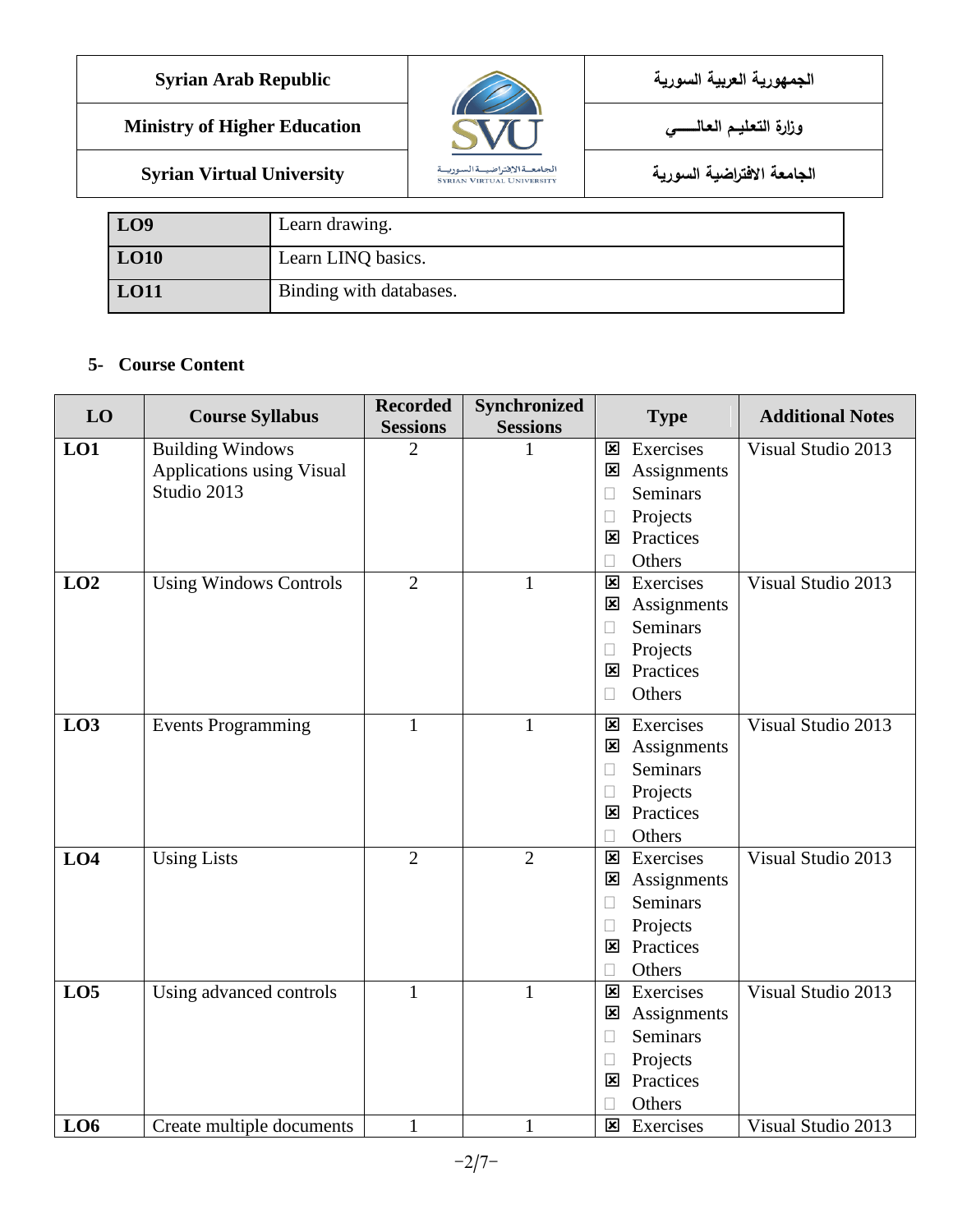

|                 | interface                |                |                |                         |                    |                    |
|-----------------|--------------------------|----------------|----------------|-------------------------|--------------------|--------------------|
|                 |                          |                |                | ⊠                       | Assignments        |                    |
|                 |                          |                |                | Ц                       | Seminars           |                    |
|                 |                          |                |                | $\Box$                  | Projects           |                    |
|                 |                          |                |                | $\overline{\mathbf{x}}$ | Practices          |                    |
|                 |                          |                |                | $\Box$                  | Others             |                    |
| LO <sub>7</sub> | Learn visual inheritance | $\mathbf{1}$   | $\mathbf{1}$   | $\overline{\mathbf{x}}$ | Exercises          | Visual Studio 2013 |
|                 |                          |                |                | $\mathbf{\overline{x}}$ | Assignments        |                    |
|                 |                          |                |                | $\Box$                  | Seminars           |                    |
|                 |                          |                |                | $\Box$                  | Projects           |                    |
|                 |                          |                |                |                         | <b>E</b> Practices |                    |
|                 |                          |                |                | Ш                       | Others             |                    |
| LO8             | Build custom controls    | 1              | $\mathbf{1}$   | $\overline{\mathbf{x}}$ | Exercises          | Visual Studio 2013 |
|                 |                          |                |                | $\mathbf{x}$            | Assignments        |                    |
|                 |                          |                |                | П                       | <b>Seminars</b>    |                    |
|                 |                          |                |                | $\Box$                  | Projects           |                    |
|                 |                          |                |                | ⊠                       | Practices          |                    |
|                 |                          |                |                | $\Box$                  | Others             |                    |
| LO <sub>9</sub> | Learn drawing            | $\overline{2}$ | $\overline{2}$ | $\mathbf{\overline{x}}$ | Exercises          | Visual Studio 2013 |
|                 |                          |                |                | $\mathbf x$             | Assignments        |                    |
|                 |                          |                |                | $\Box$                  | Seminars           |                    |
|                 |                          |                |                | $\Box$                  | Projects           |                    |
|                 |                          |                |                | 区                       | Practices          |                    |
|                 |                          |                |                | $\Box$                  | Others             |                    |
| LO10            | Learn LINQ basics        | $\overline{2}$ | $\overline{2}$ | $\mathbf{x}$            | Exercises          | Visual Studio 2013 |
|                 |                          |                |                | $\mathbf{x}$            | Assignments        |                    |
|                 |                          |                |                | $\Box$                  | Seminars           |                    |
|                 |                          |                |                | $\Box$                  | Projects           |                    |
|                 |                          |                |                | $\overline{\mathbf{x}}$ | Practices          |                    |
|                 |                          |                |                | Ш                       | Others             |                    |
| <b>LO11</b>     | Binding with databases   | 3              | $\overline{5}$ | 図                       | Exercises          | Visual Studio 2013 |
|                 |                          |                |                | $\mathbf{x}$            | Assignments        |                    |
|                 |                          |                |                | П                       | <b>Seminars</b>    |                    |
|                 |                          |                |                | Ш                       | Projects           |                    |
|                 |                          |                |                | $\overline{\mathbf{x}}$ | Practices          |                    |
|                 |                          |                |                | $\Box$                  | Others             |                    |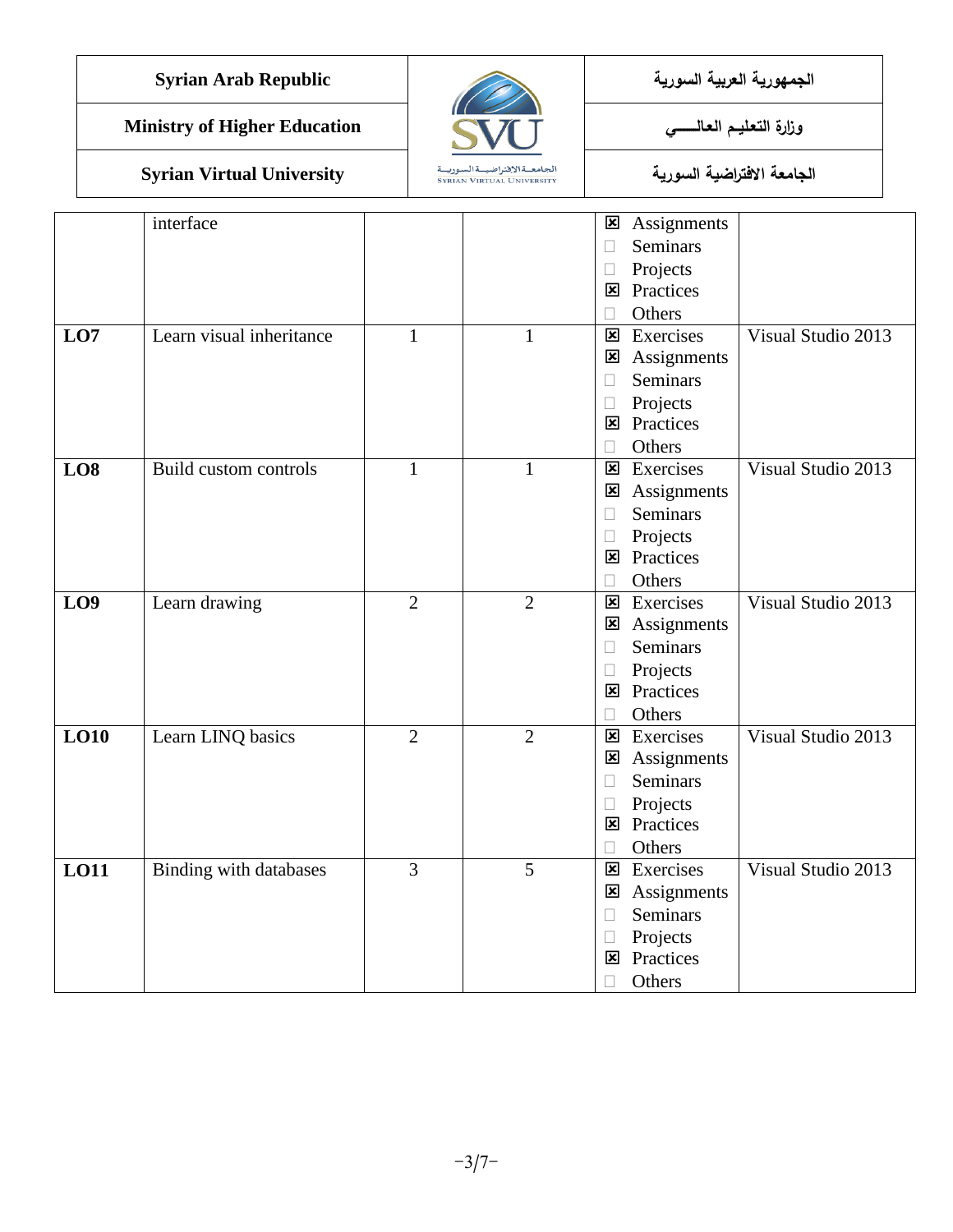# **الجمهورية العربية السورية Republic Arab Syrian**

**Ministry of Higher Education العـالـــــــــي التعـليــم وزارة**



**الجامعة االفتراضية السورية University Virtual Syrian**

# **6- Assessment Criteria (Related to ILOs)**

|                 |                                                                           | <b>Assessment Type</b>                                            |                 |              |                                                                           |                |
|-----------------|---------------------------------------------------------------------------|-------------------------------------------------------------------|-----------------|--------------|---------------------------------------------------------------------------|----------------|
| LO<br>Code      | LO                                                                        | <b>Interactive</b><br><b>Synchronized</b><br><b>Collaboration</b> | <b>Practice</b> | <b>Exams</b> | <b>Presentations</b><br><b>And Face-to-</b><br>Face<br><b>Assessments</b> | <b>Reports</b> |
| LO1             | <b>Building</b><br>Windows<br>Applications<br>using Visual<br>Studio 2013 | $\mathbf X$                                                       | $\mathbf{X}$    | $\mathbf X$  |                                                                           |                |
| LO2             | Using<br>Windows<br>Controls                                              | $\mathbf X$                                                       | $\mathbf{X}$    | $\mathbf X$  |                                                                           |                |
| LO3             | Events<br>Programming                                                     | $\mathbf X$                                                       | $\mathbf X$     | $\mathbf X$  |                                                                           |                |
| LO4             | <b>Using Lists</b>                                                        | $\mathbf{X}$                                                      | $\mathbf{X}$    | $\mathbf X$  |                                                                           |                |
| LO <sub>5</sub> | Using<br>advanced<br>controls                                             | $\mathbf{X}$                                                      | $\mathbf{X}$    | $\mathbf{X}$ |                                                                           |                |
| LO6             | Create multiple<br>documents<br>interface                                 | $\mathbf{X}$                                                      | $\mathbf{X}$    | $\mathbf{X}$ |                                                                           |                |
| LO7             | Learn visual<br>inheritance                                               | $\mathbf X$                                                       | $\mathbf X$     | $\mathbf X$  |                                                                           |                |
| LO8             | <b>Build custom</b><br>controls                                           | $\mathbf{X}$                                                      | $\mathbf{X}$    | $\mathbf{X}$ |                                                                           |                |
| LO <sub>9</sub> | Learn drawing                                                             | $\mathbf X$                                                       | $\mathbf X$     | $\mathbf X$  |                                                                           |                |
| LO10            | Learn LINQ<br>basics                                                      | $\mathbf X$                                                       | $\mathbf{X}$    | $\mathbf X$  |                                                                           |                |
| LO11            | Binding with<br>databases                                                 | $\mathbf{X}$                                                      | $\mathbf{X}$    | $\mathbf X$  |                                                                           |                |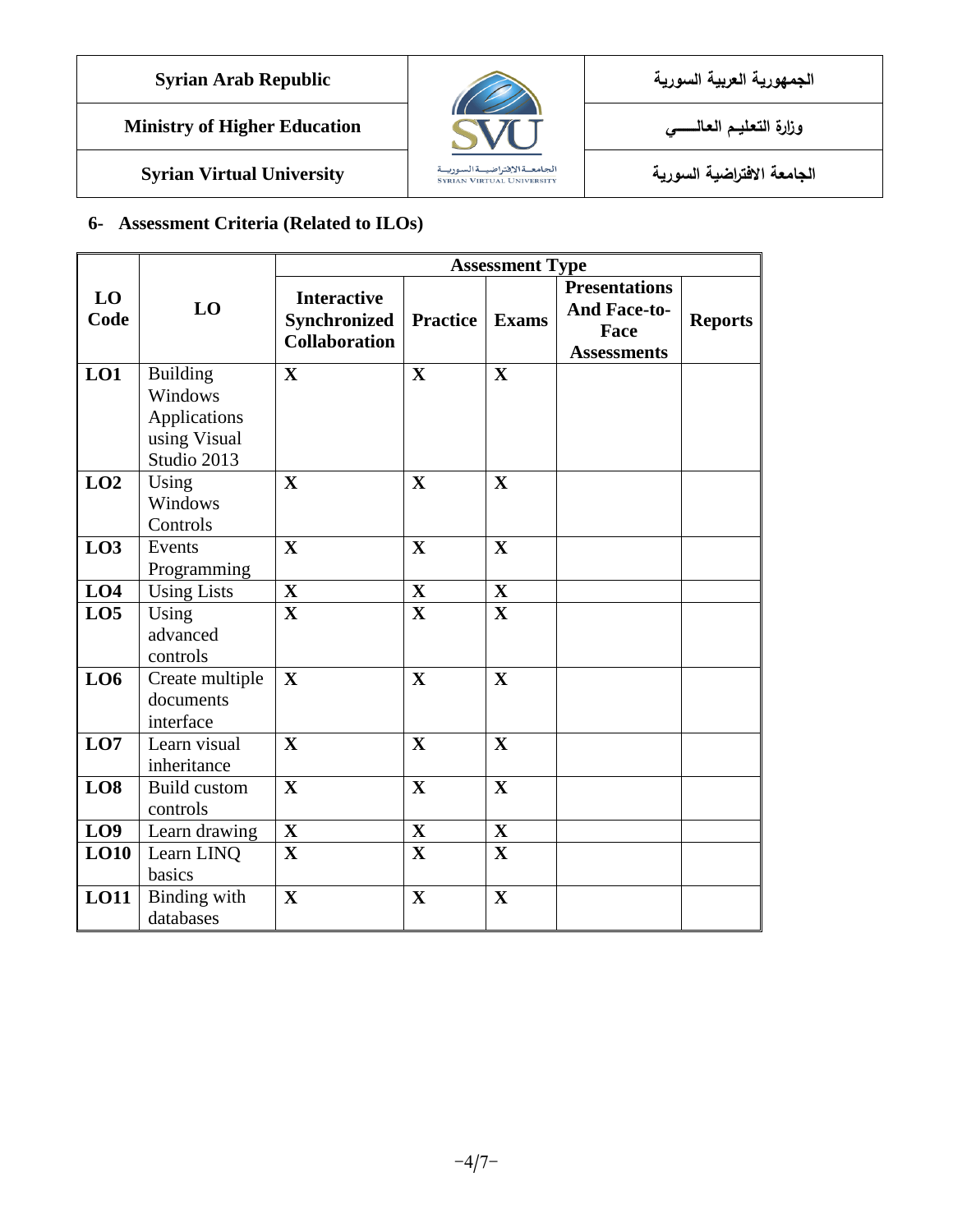

**Ministry of Higher Education العـالـــــــــي التعـليــم وزارة**

**الجامعة االفتراضية السورية University Virtual Syrian**



### **7- Course Syllabus (18 hours of total synchronized sessions)**

| Chapter                    | Contents                   |                                         |
|----------------------------|----------------------------|-----------------------------------------|
| (1)                        | Visual Studio 2013         | <b>Start using Visual</b><br>$\bullet$  |
| <b>Windows Application</b> |                            | Studio 2013                             |
| <b>Basics</b>              |                            |                                         |
|                            | <b>Windows Forms</b>       | <b>Windows Forms</b><br>$\bullet$       |
|                            | <b>Event Handling</b>      | Event-Driven GUI<br>$\bullet$           |
|                            |                            | Delegates<br>$\bullet$                  |
|                            |                            | <b>Events Parameters</b><br>$\bullet$   |
|                            | <b>Controls Properties</b> | <b>Controls Properties</b><br>$\bullet$ |
| (2)                        | Controls                   | Labels<br>$\bullet$                     |
| Controls 1                 |                            | <b>Text Boxes</b><br>$\bullet$          |
|                            |                            | <b>Buttons</b><br>$\bullet$             |
|                            | Controls                   | <b>Group Boxes</b><br>$\bullet$         |
|                            |                            | Panels<br>$\bullet$                     |
|                            | Controls                   | <b>Check Boxes</b><br>$\bullet$         |
|                            |                            | <b>Radio Buttons</b><br>$\bullet$       |
| (3)                        | Controls                   | <b>Picture Boxes</b><br>$\bullet$       |
| Controls 2                 |                            | <b>ToolTips</b><br>$\bullet$            |
|                            | Controls                   | $\bullet$<br>NumericUpDown              |
|                            | <b>Mouse Events</b>        | <b>Mouse Events</b><br>$\bullet$        |
|                            | <b>Keyboard Events</b>     | <b>Keyboard Events</b><br>$\bullet$     |
| (4)<br>Controls 3          | Menus                      | Menus<br>$\bullet$                      |
|                            | Date Time Controls         | MonthCalender<br>$\bullet$              |
|                            |                            | DateTimePicker<br>$\bullet$             |
|                            | LinkLabel                  | LinkLabel<br>$\bullet$                  |
| (5)<br>Controls            | Lists                      | List Box<br>$\bullet$                   |
|                            | Lists                      | <b>Checked List Box</b><br>$\bullet$    |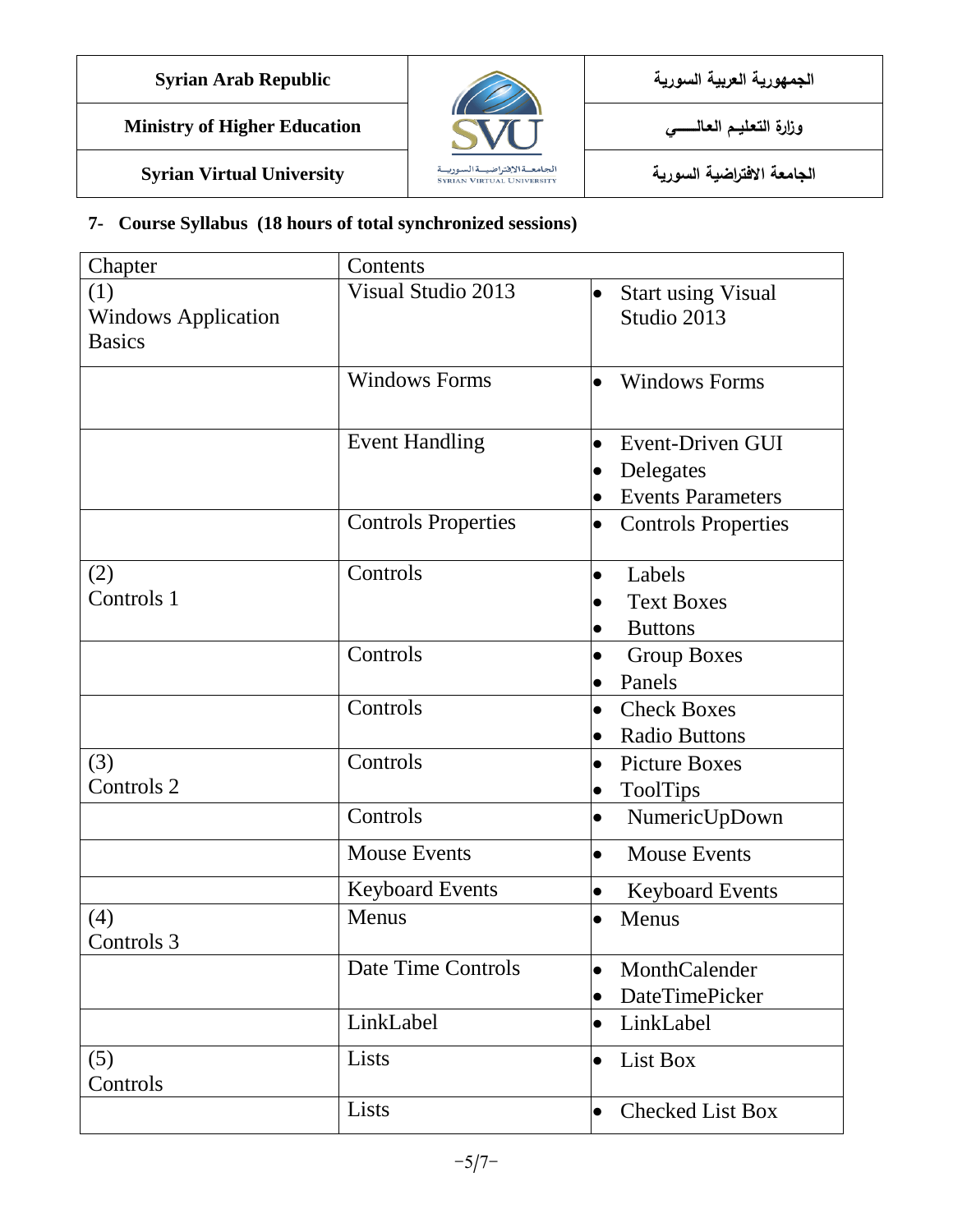**الجمهورية العربية السورية Republic Arab Syrian**

**Ministry of Higher Education العـالـــــــــي التعـليــم وزارة**



|                     | Lists                                  | ComboBox<br>$\bullet$                                                                                         |
|---------------------|----------------------------------------|---------------------------------------------------------------------------------------------------------------|
| (6)<br>Controls 5   | TreeView                               | TreeView<br>$\bullet$                                                                                         |
|                     | ListView                               | ListView<br>$\bullet$                                                                                         |
|                     | TabControl                             | TabControl<br>$\bullet$                                                                                       |
| (7) Advanced Topics | <b>Multiple Documents</b><br>Interface | <b>MDI</b><br>$\bullet$                                                                                       |
|                     | <b>Visual Inheritance</b>              | Visual Inheritance<br>$\bullet$                                                                               |
|                     | <b>User-Defined Controls</b>           | <b>User-Defined Controls</b><br>$\bullet$                                                                     |
| (8) Graphics        | Graphics                               | <b>Graphics Classes</b><br>$\bullet$<br>Colors<br>ColorDialog<br>$\bullet$                                    |
|                     | Fonts                                  | <b>Font Metrics</b><br>$\bullet$                                                                              |
|                     | <b>Drawing Shapes</b>                  | Lines<br>$\bullet$<br>Rectangles<br>Ellipses<br>$\bullet$                                                     |
| (9) LINQ Basics     | <b>LINQ</b>                            | var<br>where<br>select<br>orderby                                                                             |
|                     | <b>LINQ</b>                            | Create unknown type in<br>$\bullet$<br>select<br>Query from objects<br>arrays<br>Create new type in<br>select |
| $(10)$ Databases 1  | Data Model Class Library               | <b>Create ADO.NET</b><br>$\bullet$<br><b>Entity Data Model</b><br><b>Class Library</b>                        |
|                     | Create applications                    | Linking Controls and<br>$\bullet$<br>Entities                                                                 |
| $(11)$ Databases 2  | Dynamic Binding with<br>Queries        | Dynamic Binding with<br>$\bullet$<br>Queries                                                                  |